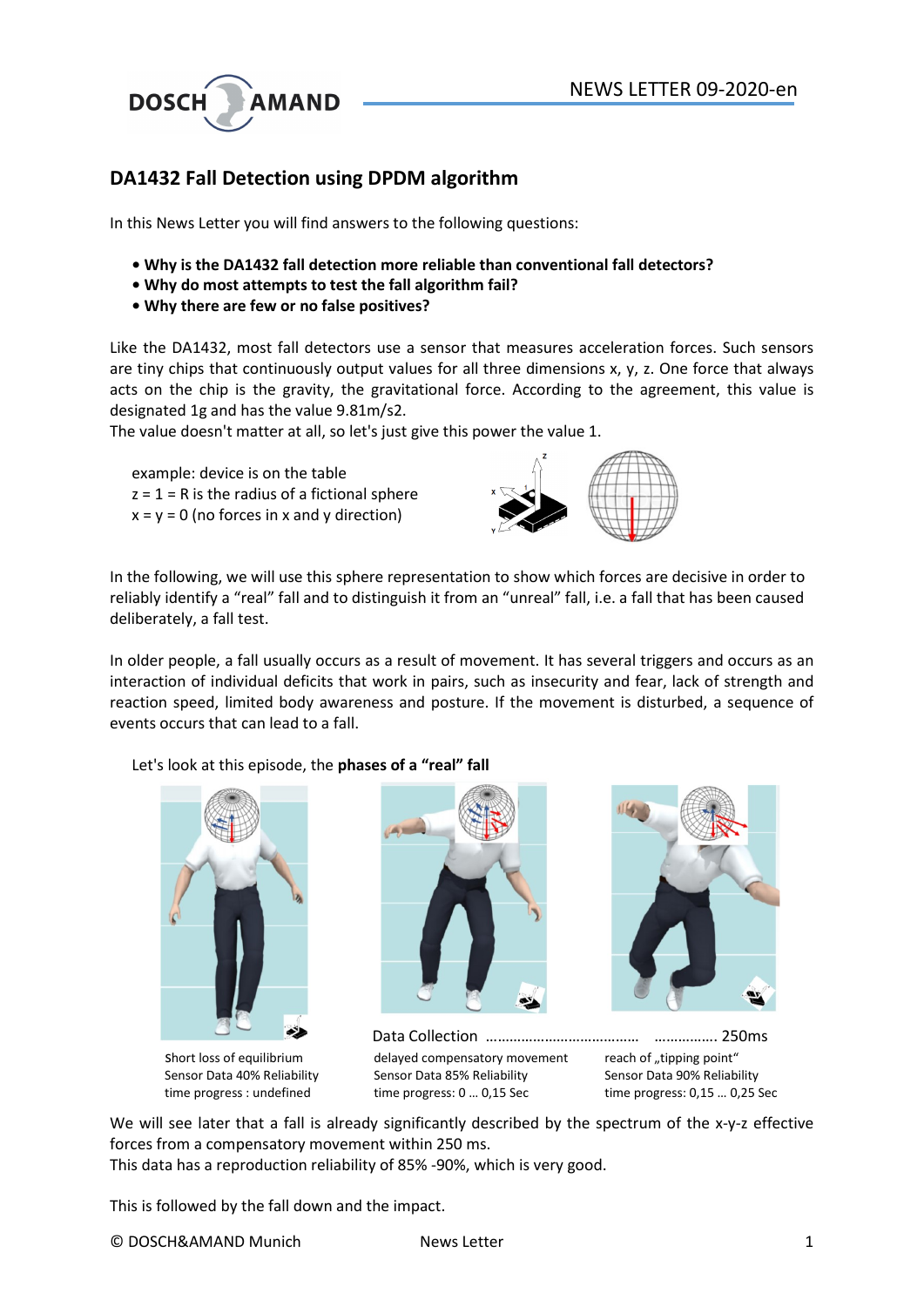



The fall itself has no significant data profile due to various forms such as sideways, backwards, forwards, twisted. The reproduction of the data is still greater than 50%, but this is not sufficient for a reliable analysis. The impact itself is the least suitable for an evaluation, although the impact is supposedly the most significant signal of a fall (see blue arrow up). This has to do with the fact that the sensor chip measures digitally, that is, in equidistant time segments. In this case every 2.5 milliseconds. This seems like a lot, but the impact occurs analogously, i.e. at any time, and that could also be exactly between two measuring points. In addition, the fall of the product to the ground also generates the same data pattern, i.e. a false alarm.

e.g. sideways, backwards, ...

You want to test the DA1432 fall detection by falling down.

Let's take a look at this episode, the phases of a "fake" fall





Data Collection **400ms** no loss of equilibrium no explicit compensatory movement prepare to let yourself fall preparation for fall Sensor Data 50% Reliability Sensor Data 50% Reliability time progress : undefined time progress: 0 ... 0,25 Sec time progress: 0,25 ... 0,40 Sec



The fall simulation usually lacks the compensation movement and the overturning moment. We just let ourselves go as best we can. We will see later that although the sensor data has a correlation with a real fall, the reliability of the reproduction is only 50%. The fall itself and the impact are very similar to the real fall and cannot be reliably used in terms of data.

Let's compare the significant data of a fall with trying to simulate a fall.